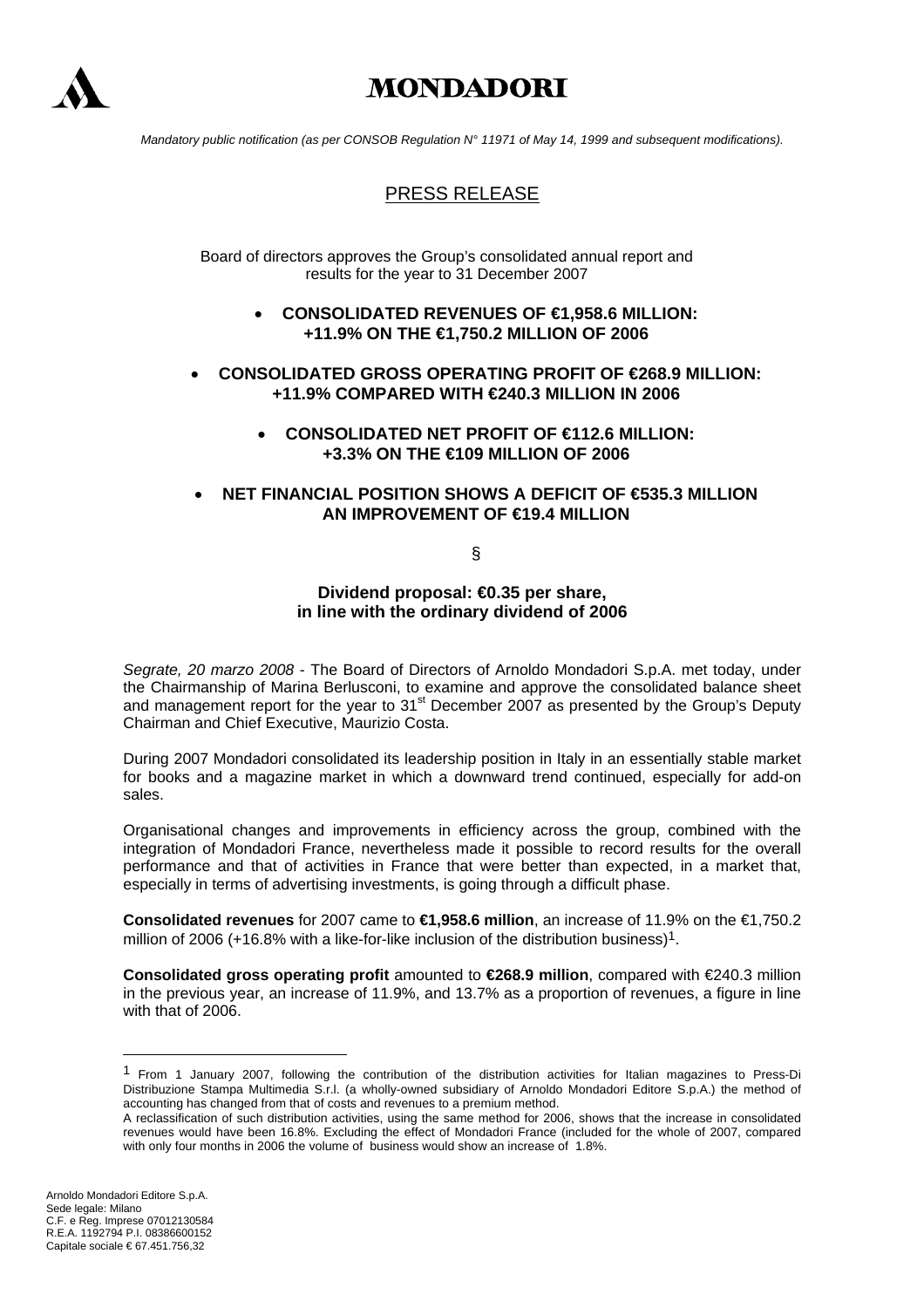Net of non-recurring and extraordinary items, thanks to the performance of the various divisions, there was a 16.7% increase in the group's operating margin, despite increased investments in business development of €8.8 million.

Consolidated **operating profit** came to **€225.2 million**, an increase of 11.8% on the €201.4 million of 2006, after increased amortizations of around €4.8 million resulting from the acquisitions in France and of Messaggerie Musicali. As a proportion of revenues, the figure of 11.5% was in line with the previous year.

Consolidated **profit before taxation** amounted to **€189.5 million**, a slight rise (+0.3%) on the €189 million of 2006. This result felt the impact of higher financial charges of €23.3 million, around €13.7 million due to the higher average indebtedness during the year and the rest from increases in interest rates resulting from the general economic climate.

**Consolidated net profit** came to **€112.6 million**, an increase of 3.3% on the €109 million of 2006. There was a benefit in 2007 from lower tax charges, despite a higher level of non-taxable income in 2006 and the difference in the results of holdings consolidated on an equity basis.

This is essentially the result of the net effect of the use of deferred tax liabilities and the replacement tax applied, in line with the provisions of the last government budget regarding the taxation of certain corporate assets. There was an insignificant improvement (+€0,4 million) form the application of new IRES and IRAP rates to both deferred and advance taxes.

**Gross cash flow** for came to **€156.3 million**, compared with €147.9 million in 2006.

The overall **net financial position** showed a deficit of €535.3 million on 31.12.2007, compared with a deficit of €554.7 million on 1 January 2007, an improvement of €19.4 million despite net investments of €58.9 million, share buy-backs for €10.3 million, dividend payments of €84.7 million and taxes of €86 million.

# *THE BUSINESS AREAS*

# • *Books*

 $\overline{a}$ 

In 2007 the total revenues of the Mondadori Group's Book Division came to **€445 million**, an increase of 1.3% on the €439.5 million of the previous year. The gross operating margin, as a proportion of turnover, was **19.7**%.

The Division saw a marked confirmation in 2007 of its leadership in the book market, overtaking the already excellent result of the previous year, with a value market share of 29% just in the midto- large bookstores; in the large-scale retail sector, the market share of the Mondadori Group's publishing houses is estimated at more than 35%[2.](#page-1-0)

There were no significant changes during the year to the overall structure of the Division and the balance between its various sectors. The trade books sector (fiction and non-fiction, for adults and children) and accounts for 61.5% of revenues; educational publishing, which is managed by Mondadori Education (a new name adopted on 1 January 2008) accounts for 20%; while books in the Art, Architecture, along with cultural heritage activities, make up 11.7% of revenues.

During 2007 the Book Division published 2,742 new titles (2,787 in 2006) and 5,242 reprints (4,937 in 2006), a total production of 54.6 million books, compared with 56.4 in 2006.

Among the Group's various publishing houses, the performance of Einaudi and Piemme has been particularly good.

In 2007 Giulio Einaudi Editore saw a 4.4% increase in revenues, to €49.9 million, compared with €47.8 million the previous year. This improvement was due to excellent bookstore sales as well as add-on sales operations.

<span id="page-1-0"></span><sup>&</sup>lt;sup>2</sup> Since January 2007 the measurement of sales for trade books (fiction and non-fiction) has been conducted by Nielsen Bookscan. Due to the different methodology adopted by this company and that used by Demoskopea, starting with the sample, the figures for 2007 cannot be compared with those of the previous year.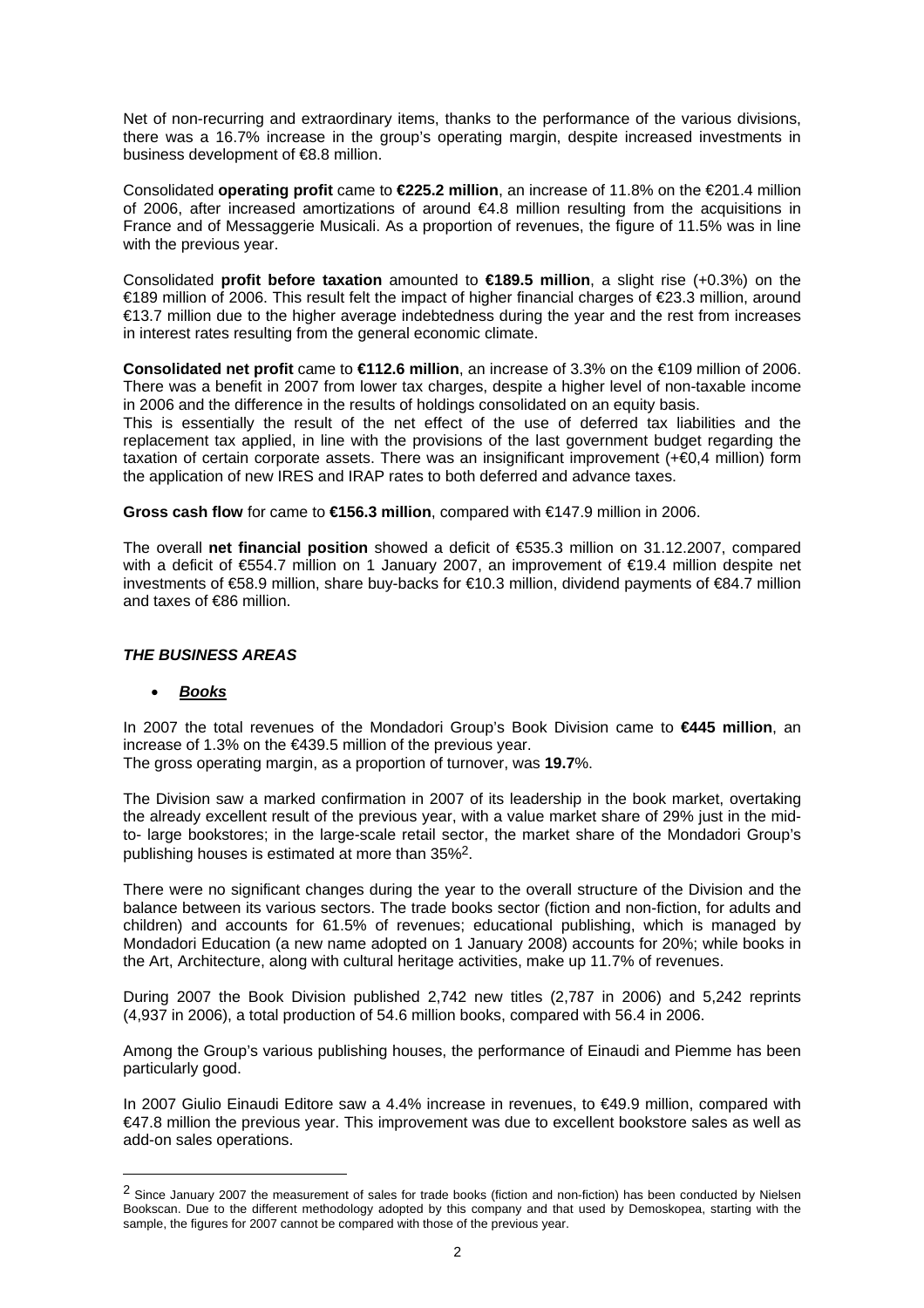Piemme generated revenues in the period of €55.7 million, an 18% increase on the €47.2 million of the previous year. This growth was mainly in the fiction area which saw an increase of around 90%, thanks to the exceptional sales of new titles published in May by Khaled Hosseini, *Mille splendidi soli* (which sold more than 1 million copies during the year) and *Il Cacciatore di aquiloni* (more than 800,000 copies in the year), both of which were at the top of the best sellers lists for 2007.

Edizioni Mondadori generated 2007 revenues of €137.6 million, essentially in line with the €137.9 million of 2006 (-0.2%); a result which remains very positive if the further reduction in the Dan Brown effect and the fall in the sale of rights for add-on sales initiatives are taken into consideration.

2007 was a particularly difficult year for Sperling & Kupfer with a 13.7% fall in revenues to €25.3 million, from the €29.3 million of 2006.

The revenues of Mondadori Electa in 2007 came to  $\text{\textsterling}51.1$  million, a fall of 5.2% on the  $\text{\textsterling}53.9$ million of the previous year. This was due to the sharp fall (around 40%) in add-on sales, which was partly compensated by stability in the cultural heritage and books area. In particular, book sales increased by 11.4% compared with the previous year, with an improved performance across all lines.

The net 2007 revenues of Edumond Le Monnier (as mentioned earlier, since 1 January 2008 Mondadori Education S.p.A.), came to €87.1 million (-0.7%), compared with €87.7 million in the previous year.

The company maintained its leadership in the educational market with a share of 13.9% and an analysis of the various segments shows that Mondadori Education remains the leader, among the big publishers, in the primary and middle schools sector, and is in the number two position in the high school sector.

On the distribution and logistics front, the Division's revenues for the period amounted to  $\epsilon$ 33.7 million, in line with the previous year.

The distribution of Piemme products, for the whole of 2007 (compared with just five months in 2006), had a marked impact and, over the year, saw an increase of almost 50% in the number of dispatches, while managing to keep the average days of delivery (2.1), essentially unchanged alongside further improvements in efficiency.

# • *Magazines*

The Group's Magazine Division generated consolidated revenues in 2007 of **€1,047.7 million**, an increase of 20.8% on the €867.2 million of 2006.

In a difficult market scenario, Mondadori was able to improve its levels of profitability compared with the previous year, thanks to ongoing efforts to contain costs and returns. Gross operating profit as a proportion of revenues was **14.8%**.

The year was also affected by the inclusion of Mondadori France (twelve months in 2007 compared with only four in 2006) and by the contribution of distribution activities, in Italy, to Press-Di Distribuzione Stampa Multimedia S.r.l.: a reclassification on a like-for-like basis of the distribution business and net of the impact of Mondadori France, revenues for the period would be essentially in line with the previous year.

#### **Italy**

The revenues of the Magazine Division Italy came to **€657.8 million,** in line with the €657.9 million of the previous year, net of the effect of the abovementioned Press-Di.

The performance during the year was characterised by the following:

- a fall in circulation revenues (-3.7%) where there was a drop in the number of copies sold, also as a consequence of a number of titles being closed down;

- an excellent performance in add-on sales, in a market in marked decline (-19.4% in terms of volume), with revenues which increased by 3.4% compared with the previous year;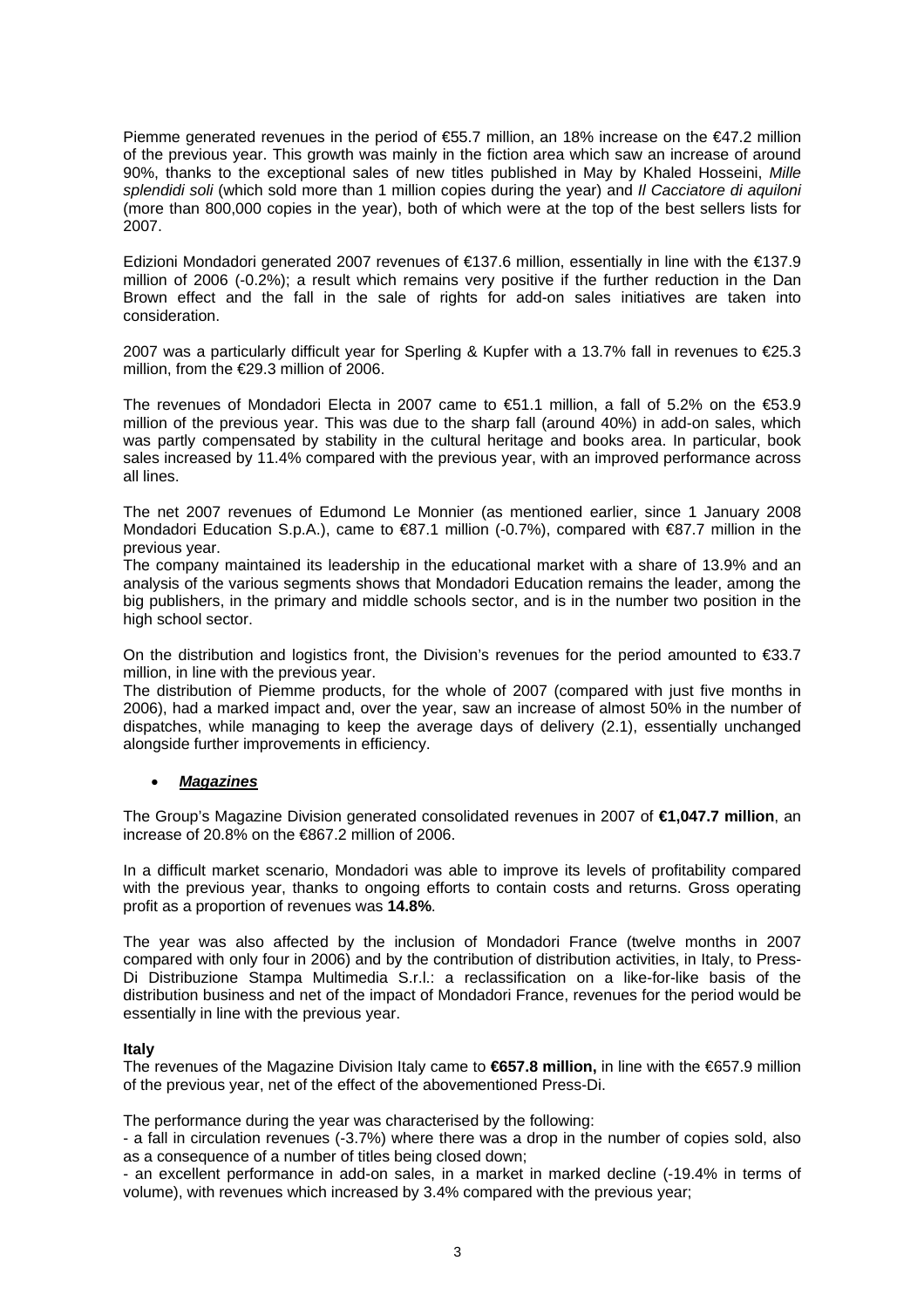- a fall (-1,7%) in advertising revenues which were penalised by a reduction in the amount of space sold, and only partially compensated by rate rises;

- the launch of two titles with high advertising potential, *First*, a monthly supplement to *Panorama,* and *Grazia Casa* which completes Mondadori's offer in the interiors segment;

- the closured of the monthly *Per Me* and the sale of the weekly *Star+TV,* penalised by both overcrowding in their respective segments and poor advertising sales;

- the development of internet activities which affected a number of titles. In this context, online advertising sales saw an above market average increase of 54%;

- strong operation cost controls, especially in the technical, commercial and editorial areas, which led to a marked recovery in efficiency.

On the circulation side, Mondadori's performance was slightly better than the market, which overall saw a fall in terms of copies of around 4.7%, confirming the company's absolute leadership in the sector (38%).

In women's titles *Donna Moderna* confirmed its strength by maintaining circulation revenues. In the male lifestyle and newsmagazine area, *Panorama* saw a fall in circulation of around 3%, while confirming its consolidated leadership in the segment. *First*, meanwhile, made a significant contribution to the weekly title's advertising revenues; positive results were also recorded by *Panorama Travel*, *Economy* and *PC Professionale*.

In the TV-entertainment and family segments (which saw a fall of 6% in copies) Mondadori titles had the best performance in the reference market. *TV Sorrisi e Canzoni* continues to sell around twice as many copies as its direct competitor and continues to generate revenues with add-on sales initiatives.

*Chi* maintained its circulation revenues while recording a significant increase in advertising sales.

The up market segment maintained its 2006 level, thanks to a stable performance by *Grazia* and growth in the design-architecture and cooking segments, which compensated for a downturn in interiors.

In terms of add-on sales, there was acceleration in the downturn in the market as a whole (-19.4%) even though the phenomenon continued to make a significant contribution to the revenues of publishing companies.

In such a difficult context, which has also affected newspapers, Mondadori was able to buck the trend with revenues that increased by 3.4% on 2006, confirming the company's leadership with a market share of 36%.

In the distribution of editorial and multimedia products, in its first year of business Press-Di generated results that were widely ahead of expectations, thanks to the fine-tuning of the organisational structure and operations, increased efficiencies generated during the year and the expansion of services to new third-party clients.

On the digital side, the excellent performance of the *Donna Moderna*, *Panorama, MyTech* e *Cosmopolitan* sites made it possible to increase advertising revenues by 54%, in a market that grew by 42.7%.

#### **France**

Mondadori France ended its first full year as part of the Mondadori Group with consolidated revenues of **€389.9 million**.

During the year a number of actions were taken aimed at:

- carrying out a complete review of all titles, starting with the most important, and consolidating leadership positions;

- encouraging greater integration with the Italian parent company;
- redefining the area for online activities and testing the market for add-on sales;
- redefining the organisational model and cost structure.

In terms of circulation Mondadori France recorded positive results: in particular, the weekly *Closer* (+28% on the previous year) improved its position at the top of its segment; *Auto Plus* continued the positive trend with an increase of 11%; in a difficult*, Télé Star* performed well, thanks to the successful launch of the first add-on sales operation in the French magazine market.

The advertising market in France saw an overall slowdown in investments (-3.6%, source: Secodip) with a fall in space sold compared with the previous year, due to the election held in the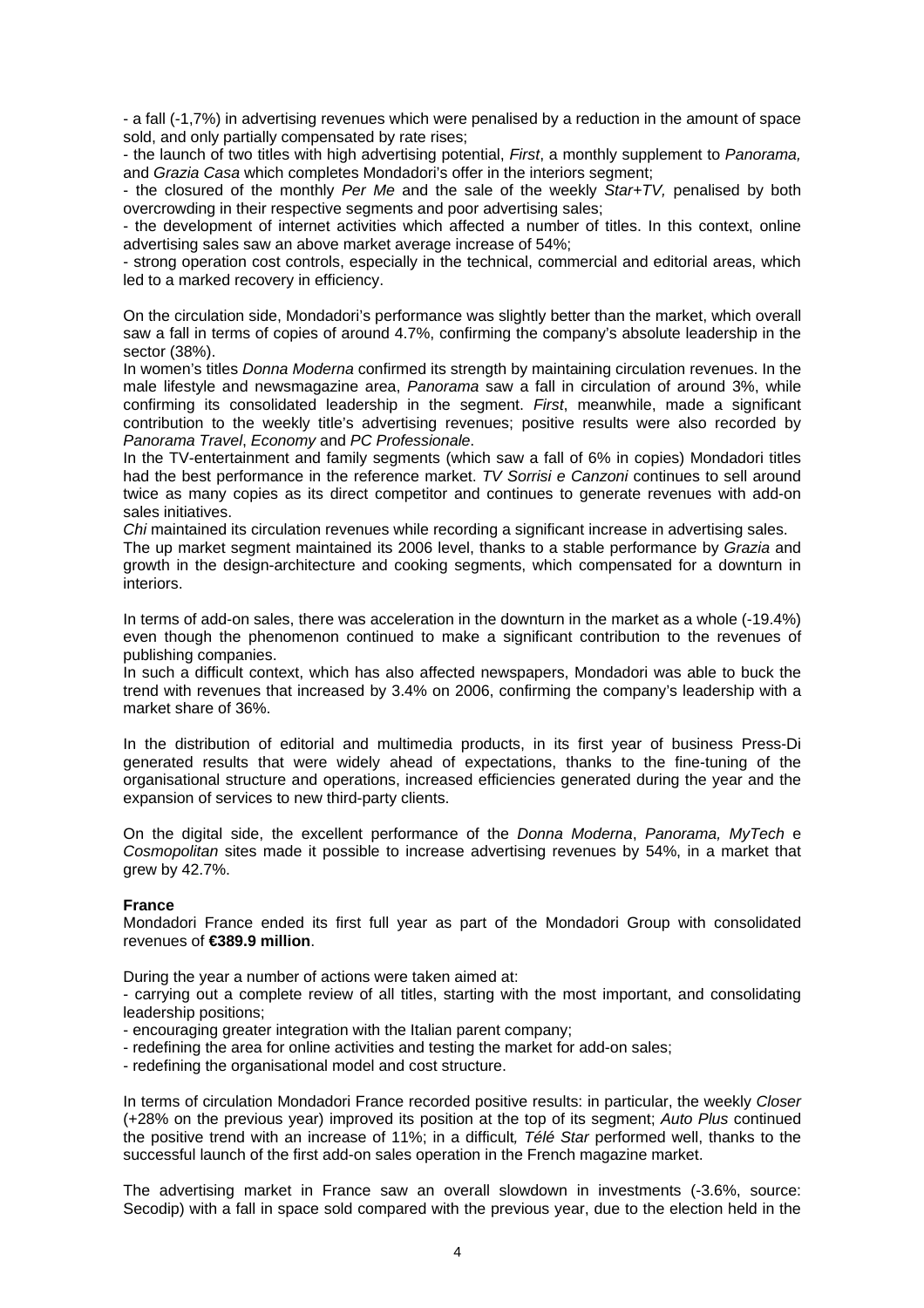first half and new opportunities for retailers to advertise on television, something that was previously not permitted by law.

In this context Mondadori France generated advertising revenues of €115 million, closing the year in line with the performance of the market, after having recovered during the summer the shortfall of the first half of the year.

#### **International activities**

On the international side the development of the "Grazia International Network" continued with the launch of *Grazia* in Russia and Holland: the revenues of the network grew by 35%, including not only licensing fees, but also the contribution of advertising sales in Italy for the foreign editions and syndication activities.

2007 also confirmed the prospects for other Mondadori brands in addition to *Grazia*:, *Sale&Pepe* in Serbia and *Interni* in Russia, as well as *Casaviva*, the first international edition of which was launched in Thailand in 2006.

Mondadori also formalised an agreement with SEEC Media Group Ltd. to create a joint venture in China for the launch of *Grazia* in 2008. During the current year the Mondadori title will also be published in Australia, following a licensing agreement reached with the Australian publisher ACP Magazines.

There was an excellent performance by Attica, thanks to a positive trend in circulation for TV guides and the exceptional performance of add-on sales of DVDs. During 2007 the expansion of the Greek company's activities continued in the Balkans, the effects of which will be seen in this year.

# • *Advertising*

**Mondadori Pubblicità** closed 2007 with revenues of **€349.5 million,** and increase of 1.9% on the €342.9 million of the previous year, thanks to a marked upturn in the fourth quarter compared to the same period of the previous year.

There were no significant changes to the portfolio during the period, excluding the addition of *Famiglia Cristiana* and the exit of the Disney titles.

Advertising sales during the period were characterised by a positive performance in the fashion sector, with a positive impact on women's and family titles: of these *Grazia* (+3.5%) and *Chi*  (+7.4%). The situation was more stable among titles for men, in which the strengths of the tried and tested *Panorama* "system" were confirmed, strengthened further by *First* and *Travel*; the up scale design and architecture segment also performed well (in particular *Interni* and *Casabella*), while for the magazines managed in joint-ventures, of particular note was the positive performance (+8%) of *Focus* (Gruner+Jahr/Mondadori).

Sales for R101, sustained by the marked increase in listeners, were up by 24.8%, decidedly ahead of the market (+8%).

# • *Printing*

The 2007 revenues of the Printing Division came to **€439,9 million**, compared with €447.9 million in the previous year, a fall of 1.8%,.

Captive revenues totalled €279.2 million, and increase of 7.7%, while third-party revenues (€160.7 million) saw a fall of 14.8%, above all as a result of the decline in the add-on sale of editorial products with magazines and newspapers.

The foreign market for rotary printed commercial products was stable in terms of volume and in this context there was a positive consolidation of the company's position with its main clients despite the European competitive scenario being affected by increased competition and price tensions.

The market for monochrome books, both hardcover and paperbacks. Linked to add-on sales initiatives by magazines and newspapers saw a marked fall compared to previous years. Meanwhile the performance of trade books was very positive, the foreign illustrated book market was stable, even though increased competition from the Far East continues to increase the pressure on prices.

Since 2007, four monthlies published by Mondadori France have been printed by Mondadori Printing; and further synergies have been developed for the supply of paper.

During the year there was a marked increase in energy costs due to the trend in oil prices, which increased by 5.7 % on 2006.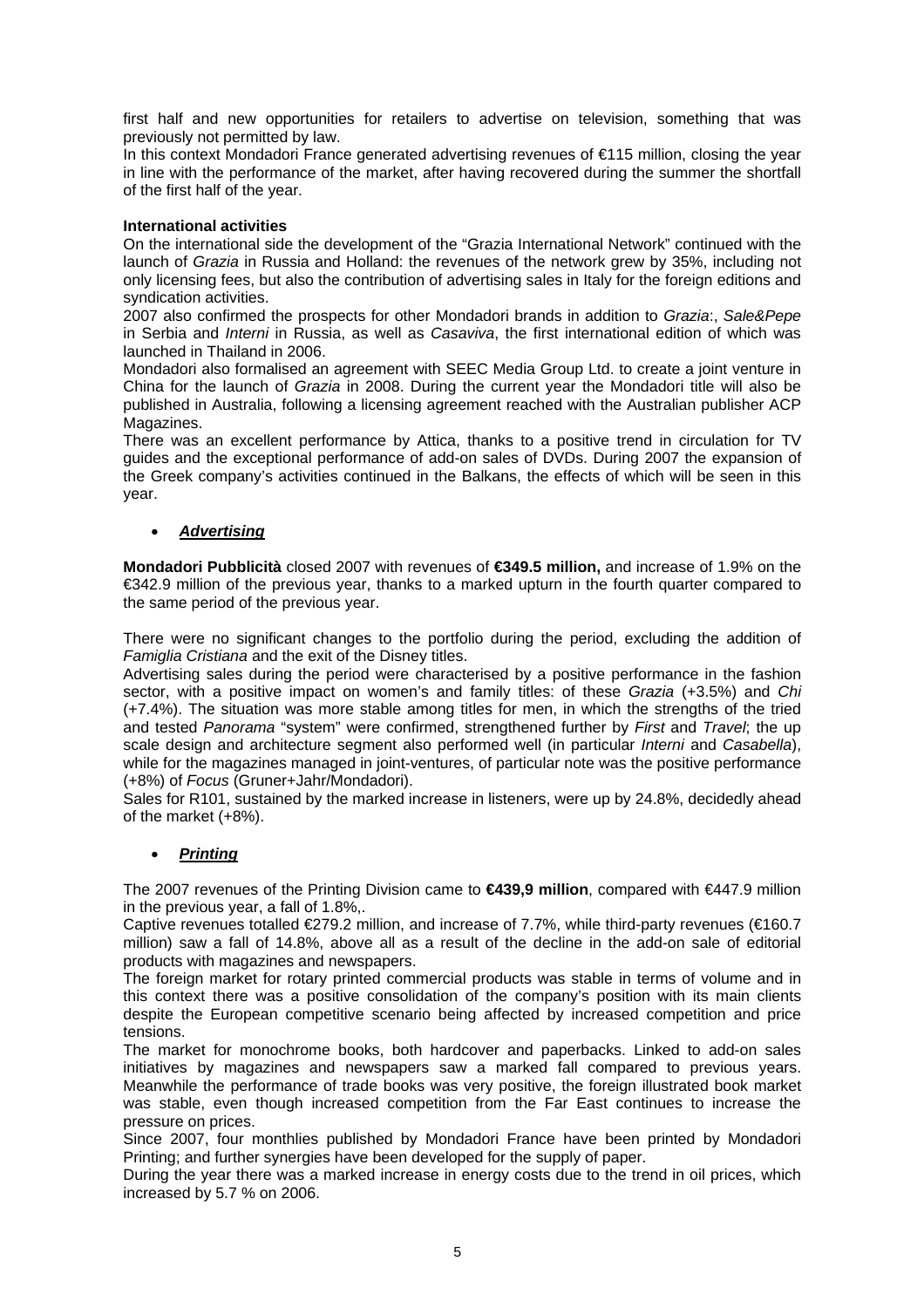There was a slight increase in the cost of paper, continuing a trend that had been noted the previous year.

# • *Direct marketing*

In 2007 the Direct Marketing sector, through the activities of **Cemit Interactive Media S.p.A.**, recorded revenues of **€23.9 million**, in line (-0.4%) with the €24 million of the previous year. After the fall off of business in the communication area due to the introduction of new privacy legislation in 2005, the company has brilliantly conducted a reorganisation of its structure and processes, refocusing its business on customer loyalty, an area in which Cemit continues to be the only operator able to offer a complete range of services.

# • *Retail*

The total revenues of the Retail Division in 2007 came to **€183.2 million**, an increase of 33.4% on the €137.3 million of 2006.

**Mondadori Retail** generated revenues in the period of €124.7 million, an increase of 38.6% on the previous year, thanks to the opening of three bookstores in shopping malls in Lonato (BS), Rome and Nola (NA), the new Multicenter in Piazza Duomo in Milan and the contribution made by the incorporation of the two Mondadori Shop S.p.A. stores (formerly Messaggerie Musicali S.p.A.).

On a like-for-like basis, excluding for 2007 the revenues of Mondadori Shop S.p.A. and in 2006 the sales of big clients, the increase would be 10.6%.

Having brilliantly refocused the book offer, the performance of Messaggerie Musicali was particulalry positive, generating revenues of €35.5 million.

**Mondadori Franchising** saw significant growth in 2007, recording an increase in revenues of 23.7% to €58.5 million: the number of outlets rose form 266 in 2006 to 349 (of which 141 with the new Edicolè formula).

# • *Radio*

The Radio Division's revenues for 2007 came to **€11.3 million**, an increase of 21.5% on the €9.3 million of 2006.

During the year Radio R101 saw a further improvement in the quality of the product, enriching the schedule with new programmes and new presenters. At the same time brand-building and content communication efforts continued along with the significant implementation of the signal distribution for national coverage continued, thanks to frequency acquisitions made during the year (in particular in the Lazio, Campania, Emilia Romagna, Veneto and Puglia regions) increasing the level of coverage to 90%.

Audiradio figures for 2007 show a progressive increase in the number of listeners to R101 to an average daily level of more than 2 million. Compared with 2006, R101 recorded the best performance in the public and private radio market, with an increase of more than 40% in the daily average. Over the 7 days, listening figures, at more than 8.4 million, put the station among Italy's top six commercial stations, after just two years.

# *RESULTS OF THE PARENT COMPANY ARNOLDO MONDADORI EDITORE S.P.A.*

The Annual Report of the parent company, Arnoldo Mondadori Editore SpA, for the year to 31 December 2007, shows a net profit of €90 million, in line with the €90.2 million of the previous year.

#### **DIVIDEND PROPOSAL**

The Board of Directors agreed to propose to the Annual General Meeting of the Shareholders, called for 22 April 2008 (or 23 April on second calling), a gross dividend, before tax, of €0.35 for each ordinary share in circulation on the date of coupon detachment.

In line with the terms outlined by the regulations for markets organised and managed by Borsa Italiana S.p.A., dividends will be payable from 22 May 2007 (coupon detachment: 19 May 2008).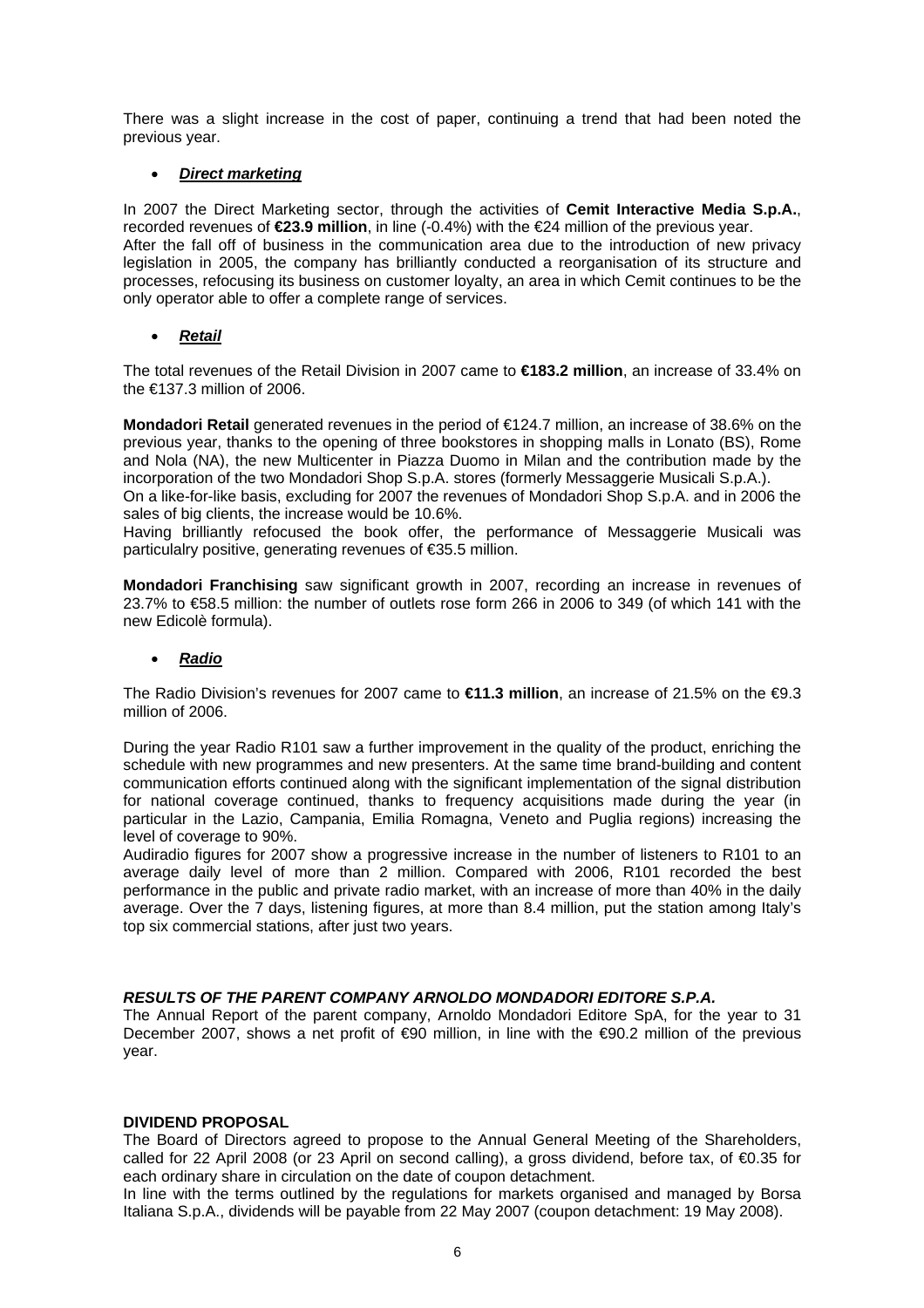#### *FORECAST FOR THE FULL YEAR*

Economic forecasts for 2008 continue to evolve, with negative indicators for production, consumer spending and the industrial costs.

The situation is complicated by the ongoing liquidity crisis making it both expensive and difficult to finance development while encouraging the recourse to low risk investment. In addition, differing monetary policies in Europe and the United States have led to acceleration in the strength of the euro, with inevitable consequences for companies involved in international trade.

In this context, in which the Italian economy would appear to be among the most exposed and fragile, the Mondadori Group will pay particular attention to managing its core business, which is less susceptible to such factors, and the international activities that reduce the dependence on the domestic market. During the year the development will continue of the international network, digital activities and the product portfolio in France.

The current situation makes it especially difficult to make forecasts for companies' 2008 results, however Mondadori's track record in recent years makes it possible to hypothesise operating results for the current year, net of development costs and extraordinary items, in line with the positive results of 2007.

§

As per article IA.2.9.3 n.4 of Italian Market Regulations document, bonded loans expiring over the 18 months from 31 December 2007 are hereby indicated:

- date of issue: 20/10/2003;

- amount: €109,900,000, corresponding to 1,099 bonds of €100,000 each, convertible in ordinary shares of Arnoldo Mondadori Editore S.p.A.;

- issued by: Mondadori International S.A., a wholly-owned subsidiary of da Arnoldo Mondadori Editore S.p.A.;

- guarantor: Arnoldo Mondadori Editore S.p.A.;

- date of expiry: 20/10/2008.

*The executive responsible for the preparation of the company's accounts, Carlo Maria Vismara, declares that, as per art. 2, 154 bis of the Single Finance Text, the accounting information contained in this release corresponds to that contained in the company's formal accounts.* 

§

§

*The results of 2007 will be outlined by the deputy chairman and chief executive, Maurizio Costa, and the CFO, Carlo Maria Vismara, at a meeting with the financial community to be held today at 3.00 pm at the company's headquarters in Segrate.* 

*Enclosures:*

*It should be noted that the full external auditing of the enclosed figures has not yet been completed..* 

- *1. consolidated balance sheet*
- *2. consolidated income statement*
- *3. consolidated cash flow statement*
- *4. balance sheet of Arnoldo Mondatori Editore S.p.A*
- *5. income statement of Arnoldo Mondadori Editore S.p.A.*
- *6. cash flow statement of Arnoldo Mondatori Editore S.p.A.*

*Mondadori Press Office Tel. +39 02 75423159 - Fax +39 02 75423637 email: [rapportistampa@mondadori.it](mailto:rapportistampa@mondadori.it) - [www.mondadori.it](http://www.mondadori.it/)*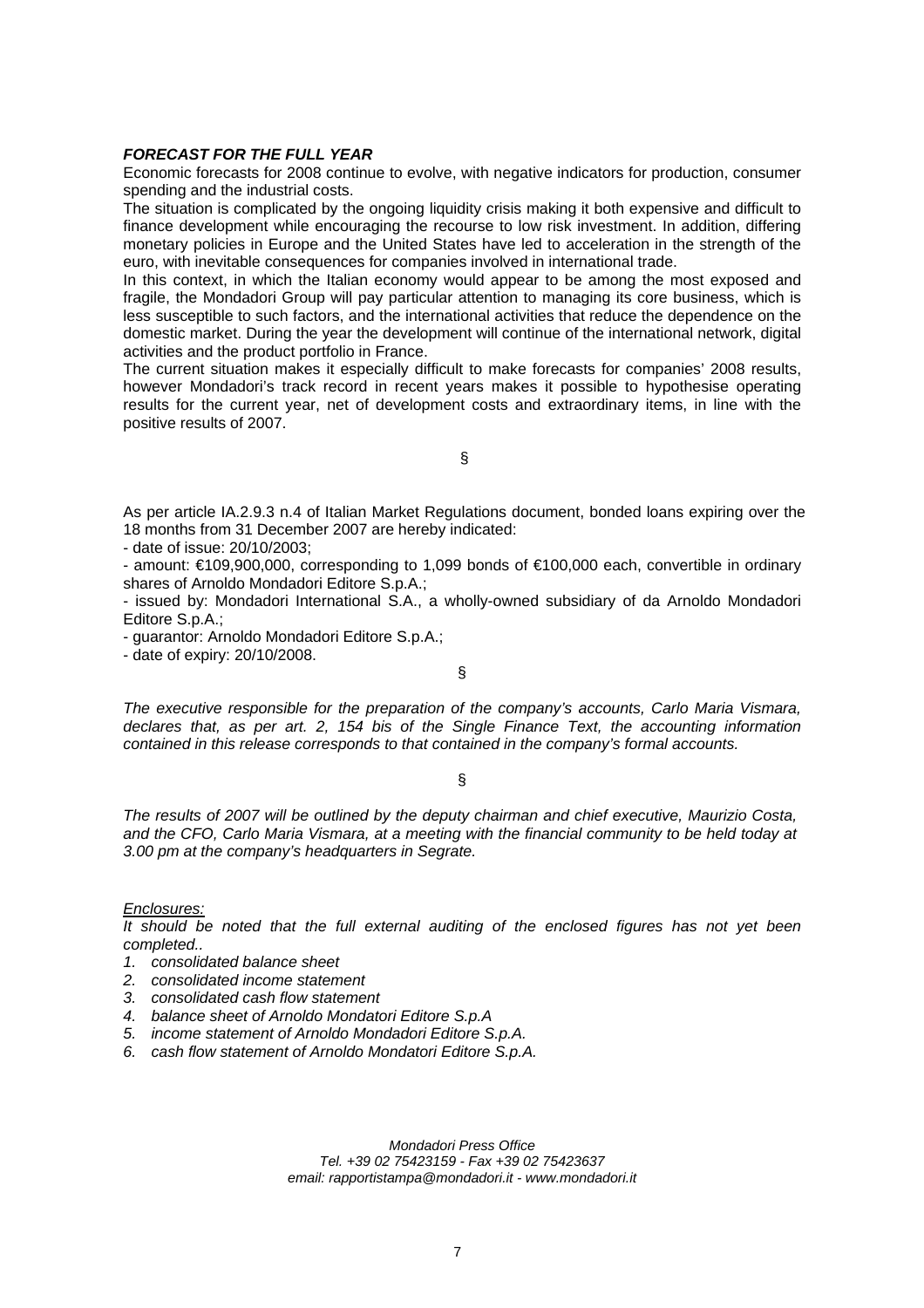Encl. 1 **Consolidated balance sheet** (in €m)

| <b>Assets</b>                               | 31.12.2007 | 31.12.2006 |
|---------------------------------------------|------------|------------|
| Intangible assets                           | 943.8      | 918.1      |
| <b>Fixed assets</b>                         | 1.5        | 4.7        |
| Land and buildings                          | 73.8       | 86.9       |
| Plant and machinery                         | 87.4       | 98.0       |
| Other assets                                | 48.4       | 37.0       |
| Property, plant and machinery               | 209.6      | 221.9      |
| Investments booked using net equity method  | 127.0      | 120.2      |
| Other investments                           | 0.3        | 2.2        |
| <b>Total investments</b>                    | 127.3      | 122.4      |
| <b>Non-current financial assets</b>         | 3.7        | 1.5        |
| Advanced taxes                              | 39.7       | 46.1       |
| Other non-current assets                    | 3.1        | 3.6        |
| <b>Total non-current assets</b>             | 1,328.7    | 1,318.3    |
| <b>Tax credits</b>                          | 28.7       | 29.9       |
| <b>Other current assets</b>                 | 77.6       | 72.2       |
| <b>Inventories</b>                          | 150.9      | 141.1      |
| <b>Trade receivables</b>                    | 486.9      | 479.0      |
| Stocks and other current financial assets   | 144.9      | 206.7      |
| <b>Cash and equivalents</b>                 | 225.1      | 105.5      |
| <b>Total current assets</b>                 | 1,114.1    | 1,034.4    |
| Assets destined to be sold or closed        |            |            |
| <b>Total assets</b>                         | 2,442.8    | 2,352.7    |
| Passivo                                     | 31.12.2007 | 31.12.2006 |
| <b>Share capital</b>                        | 67.5       | 67.5       |
| Share premium reserve                       | 286.9      | 285.5      |
| Other reserves and results carried forward  | 37.6       | 20.4       |
| Profit (loss) for the period                | 112.6      | 109.0      |
| <b>Total Group shareholders' equity</b>     | 504.6      | 482.4      |
| <b>Minority capital and reserves</b>        | 1.9        | 4.0        |
| Total shareholders' equity                  | 506.5      | 486.4      |
| <b>Reserves</b>                             | 33.3       | 35.2       |
| <b>Severance payments</b>                   | 90.6       | 104.2      |
| <b>Non-current financial liabilities</b>    | 741.2      | 744.7      |
| <b>Deferred tax liabilities</b>             | 88.2       | 102.2      |
| Other non-current liabilities               |            |            |
| <b>Total non-current liabilities</b>        | 953.3      | 986.3      |
| Income taxes payable                        | 44.3       | 49.7       |
| <b>Other current liabilities</b>            | 293.1      | 272.2      |
| <b>Trade liabilities</b>                    | 477.8      | 434.3      |
| Bank debts and other financial liabilities  | 167.8      | 123.8      |
| <b>Total current liabilities</b>            | 983.0      | 880.0      |
| Liabilities deriving from sales or closures |            |            |
| <b>Total liabilities</b>                    | 2,442.8    | 2,352.7    |
|                                             |            |            |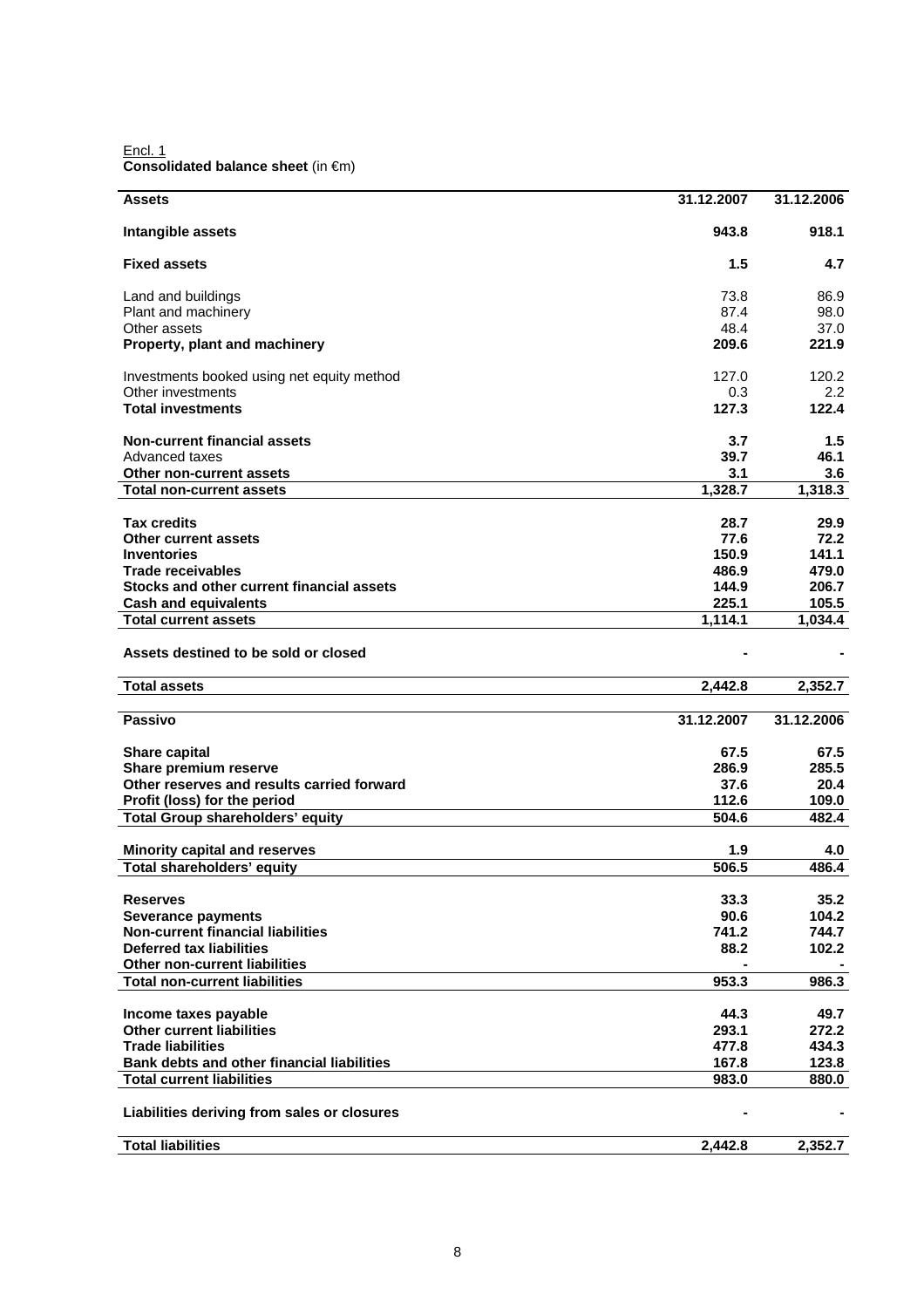#### Encl. 2 **Consolidated income statement** (in €m)

| <b>Consolidated income statement</b>              | 31 December 2007 | 31 December 2006 % change |           |
|---------------------------------------------------|------------------|---------------------------|-----------|
|                                                   |                  |                           |           |
| Income from sales of goods and services           | 1,958.6          | 1,750.2                   | 11.9%     |
| Personnel costs                                   | 372.9            | 302.1                     | 23.4%     |
| Cost of sales and management (*)                  | 1,326.1          | 1,216.2                   | $9.0\%$   |
| Income (charges) from investments calculated on a |                  |                           |           |
| net equity basis                                  | 9.3              | 8.4                       | 10.7%     |
| <b>Gross operating profit</b>                     | 268.9            | 240.3                     | 11.9%     |
| - as a proportion of revenues                     | 13.7%            | 13.7%                     |           |
| Depreciation of property, plant and machinery     | 36.5             | 34.9                      | 4.6%      |
| Depreciation of intangible assets                 | 7.2              | 4.0                       | 80.0%     |
| <b>Operating profit</b>                           | 225.2            | 201.4                     | 11.8%     |
| - as a proportion of revenues                     | 11.5%            | 11.5%                     |           |
| Net financial income (charges)                    | (35.7)           | (12.4)                    | n.s.      |
| Other financial income (charges)                  |                  |                           |           |
| Profit for the period before taxation             | 189.5            | 189.0                     | 0.3%      |
| Tax charges (income)                              | 76.1             | 78.9                      | $(3.5\%)$ |
| Minority interest                                 | (0.8)            | (1.1)                     | (27.3%)   |
| Net profit                                        | 112.6            | 109.0                     | 3.3%      |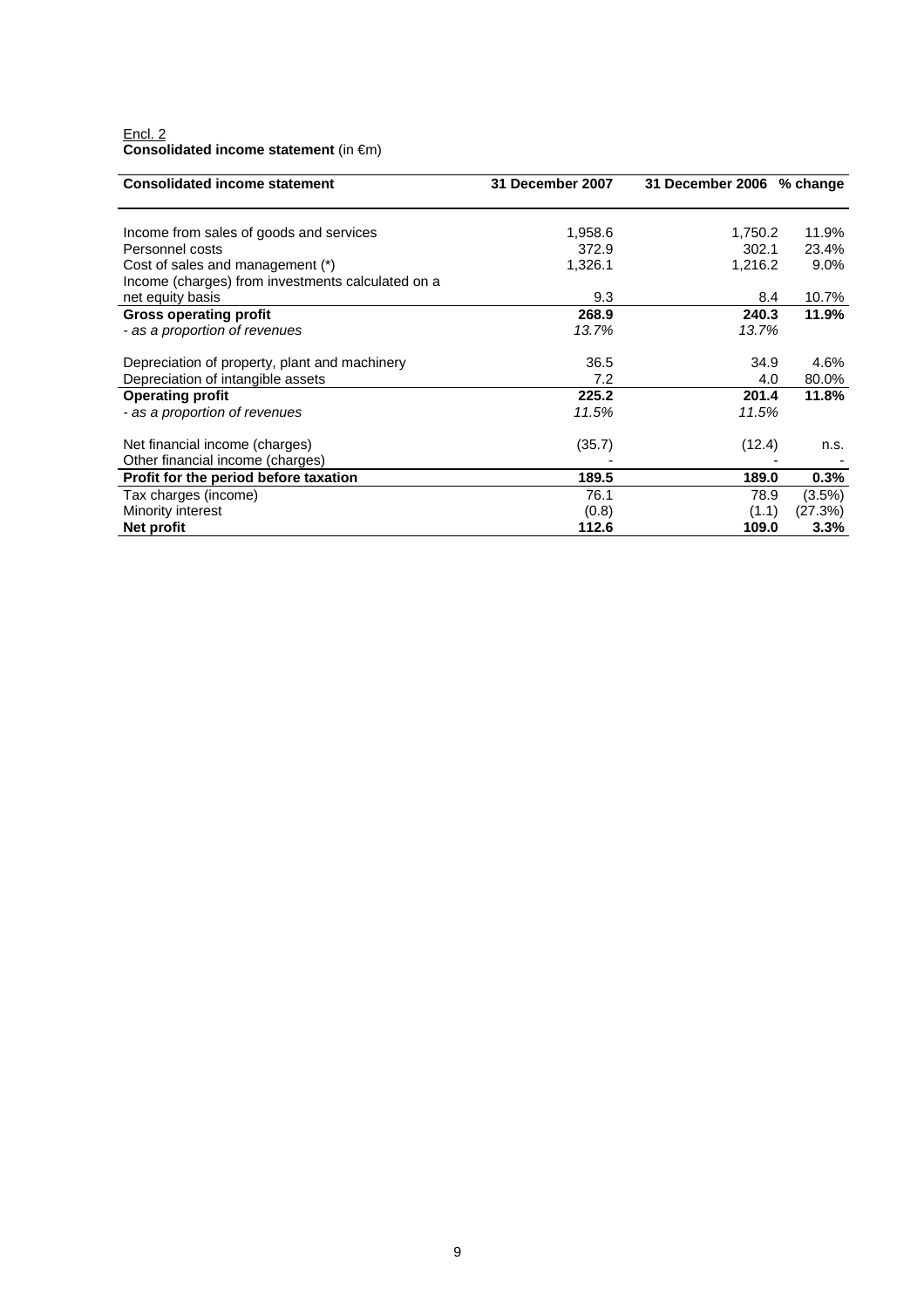| Encl. 3                                            |  |
|----------------------------------------------------|--|
| Consolidated cash flow statement (in $\epsilon$ m) |  |

| <b>Cash flow statement</b>                                                                              | 31.12.2007 | 31.12.2006 |
|---------------------------------------------------------------------------------------------------------|------------|------------|
| Net profit for the period                                                                               | 112.6      | 109.0      |
| Adjustments                                                                                             |            |            |
| Depreciations, amortisation and impairment                                                              | 43.7       | 38.9       |
| Stock options                                                                                           | 2.3        | 2.4        |
| Charges to provisions and leaving entitlements                                                          | 7.5        | 18.1       |
| Capital losses (gains) on disposals of tangible assets, property, plant                                 |            |            |
| and equipment                                                                                           | (16.8)     | (2.3)      |
| Capital losses (gains) on disposals of financial assets                                                 |            | (0.9)      |
| Capital losses (gains) on valuations of financial assets                                                | (2.8)      | (9.0)      |
| (Income) charges from companies booked at net equity                                                    | (9.3)      | (8.4)      |
| Adjusted net profit from operating activities                                                           | 137.2      | 147.8      |
| (Increase) decrease in trade receivables                                                                | (7.9)      | 22.4       |
| (Increase) decrease in inventories                                                                      | (9.9)      | (4.0)      |
| Increase (decrease) in trade payables                                                                   | 41.9       | (30.8)     |
| Net changes in income tax receivables/payables                                                          | (0.9)      | 23.6       |
| Payment of advances and leaving entitlements                                                            | (14.9)     | (16.6)     |
| Net changes in deferred tax assets/liabilities                                                          | (7.6)      | 7.3        |
| Net changes in other current assets/liabilities                                                         | 8.5        | 1.4        |
| Cash flow from (used in) operating activities                                                           | 146.4      | 151.1      |
|                                                                                                         |            |            |
|                                                                                                         |            |            |
| Payment of business combination net of cash acquired<br>(Investments in) disposals of intangible assets | (0.1)      | (555.6)    |
|                                                                                                         | (33.1)     | (17.1)     |
| (Investments in) disposals of property, plant and equipment                                             | (5.6)      | (41.2)     |
| (Investments in) disposals of equity investments                                                        | 1.9        | 7.0        |
| (Investments in) disposals of financial assets<br>Cash flow from (used in) investment activities        | 64.5       | 287.4      |
|                                                                                                         | 27.6       | (319.5)    |
| Net changes in financial liabilities                                                                    | 40.6       | 335.8      |
| (Purchase) disposal of treasury stock                                                                   | (10.3)     | 9.6        |
| Dividends paid                                                                                          | (84.7)     | (144.6)    |
| Cash flow from (used in) financial activities                                                           | (54.4)     | 200.8      |
|                                                                                                         |            |            |
| Increase (decrease)                                                                                     |            |            |
| In cash and cash equivalents                                                                            | 119.6      | 32.4       |
|                                                                                                         |            |            |
| Cash and cash equivalents at beginning of period                                                        |            |            |
|                                                                                                         | 105.5      | 73.1       |
| Cash and cash equivalents at end of period                                                              |            |            |
|                                                                                                         | 225.1      | 105.5      |
|                                                                                                         |            |            |
| Composition of cash and cash equivalents at beginning of period                                         |            |            |
| Cash, cheques and valuables in hand                                                                     | 2.5        | 2.2        |
| Bank and post office deposits                                                                           | 222.6      | 103.3      |
|                                                                                                         | 225.1      | 105.5      |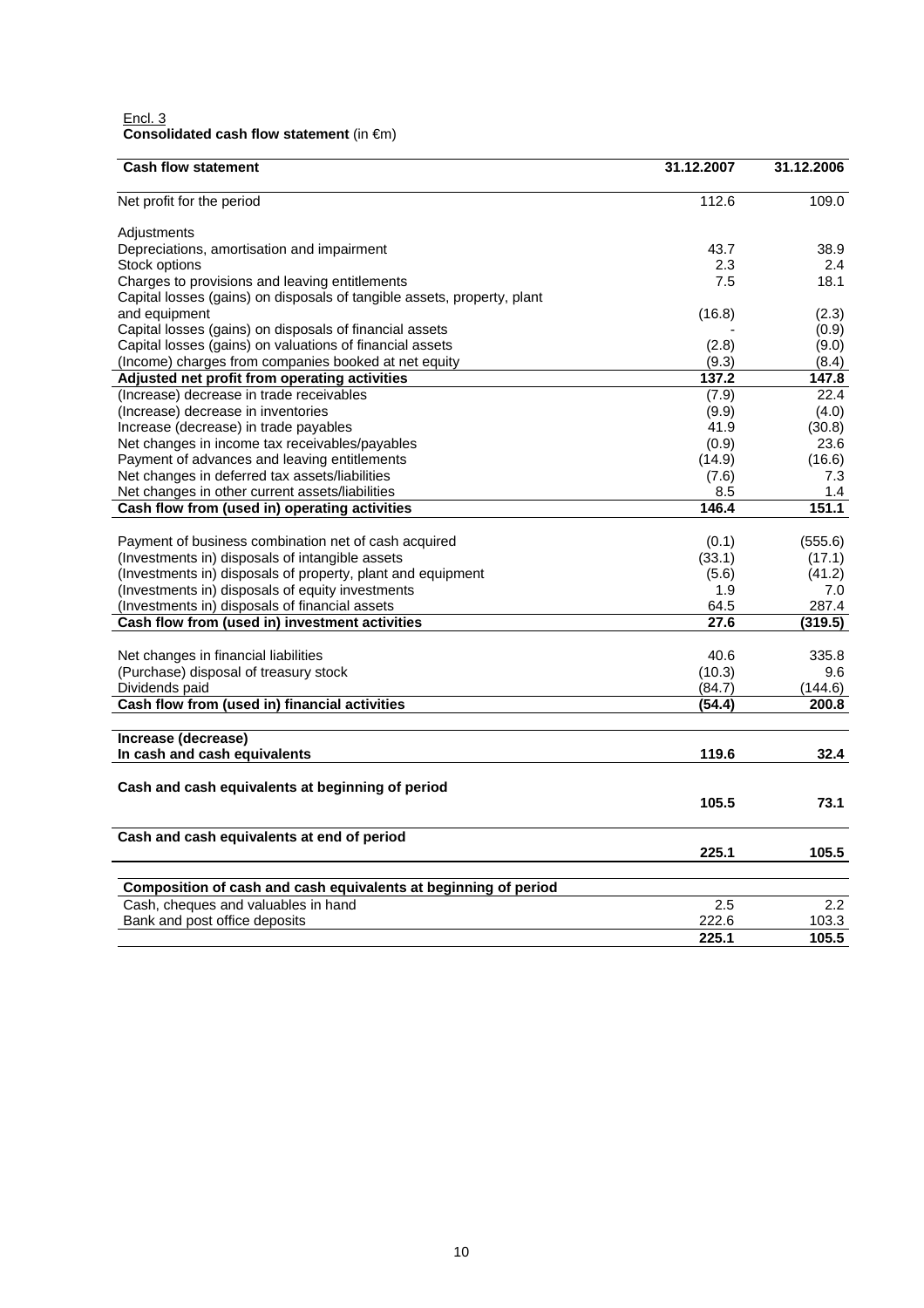| Encl. 4                                                   |  |
|-----------------------------------------------------------|--|
| Balance sheet of Arnoldo Mondadori Editore S.p.A. (in €m) |  |

| <b>ASSETS</b>                                                          | 31.12.2007      | 31.12.2006     |
|------------------------------------------------------------------------|-----------------|----------------|
|                                                                        |                 |                |
| Intangible assets                                                      | 91.8            | 91.7           |
| <b>Fixed assets</b>                                                    | 1.5             | 1.6            |
|                                                                        |                 |                |
| Land and buildings                                                     | 9.7<br>6.2      | 18.9<br>5.4    |
| Plant and machinery<br>Other assets                                    | 5.8             | 6.0            |
| Property, plant and machinery                                          | 21.7            | 30.3           |
|                                                                        | 760.6           | 748.4          |
| Investments<br>Non-current financial assets                            |                 | 0              |
| <b>Advanced taxes</b>                                                  | 15.1            | 16.5           |
| Other non-current assets                                               | 0.8             | 1.3            |
| <b>Total non-current assets</b>                                        | 891.5           | 889.8          |
| Tax credits                                                            | 10.7            | 16.8           |
| Other current assets                                                   | 39.0            | 43.5           |
| Inventories                                                            | 40.0            | 43.9           |
| Trade receivables<br>Stocks and other current financial assets         | 241.1<br>103.3  | 241.2<br>54.7  |
| Cash and equivalents                                                   | 96.0            | 73.6           |
| <b>Total current assets</b>                                            | 530.1           | 473.7          |
| Assets destined to be sold or closed                                   |                 |                |
| <b>Total assets</b>                                                    | 1,421.6         | 1,363.5        |
|                                                                        |                 |                |
| <b>LIABILITIES</b>                                                     | 31.12.2007      | 31.12.2006     |
|                                                                        |                 |                |
|                                                                        |                 | 67.5           |
| Share capital                                                          | 67.5            |                |
| Share premium reserve                                                  | 286.8           | 285.5          |
| <b>Treasury stock</b><br>Other reserves and results carried forward    | (104.0)<br>92.5 | (93.2)<br>85.6 |
| Profit (loss) for the period                                           | 90.0            | 90.2           |
| Total shareholders' equity                                             | 432.8           | 435.6          |
| Reserves                                                               | 19.8            | 10.4           |
| Severance payments                                                     | 36.1            | 45.2           |
| Non-current financial liabilities                                      | 296.4           | 296.2          |
| Deferred tax liabilities                                               | 17.8            | 13.9           |
| Other non-current liabilities<br><b>Total non-current liabilities</b>  | 370.1           | 365.7          |
|                                                                        |                 |                |
| Income taxes payable                                                   | 29.5            | 36.3           |
| Other current liabilities                                              | 70.7            | 98.5           |
| <b>Trade liabilities</b><br>Bank debts and other financial liabilities | 184.3           | 208.1          |
|                                                                        | 334.2           | 219.3          |
| <b>Total current liabilities</b>                                       | 618.7           | 562.2          |
| Liabilities deriving from sales or closures                            |                 |                |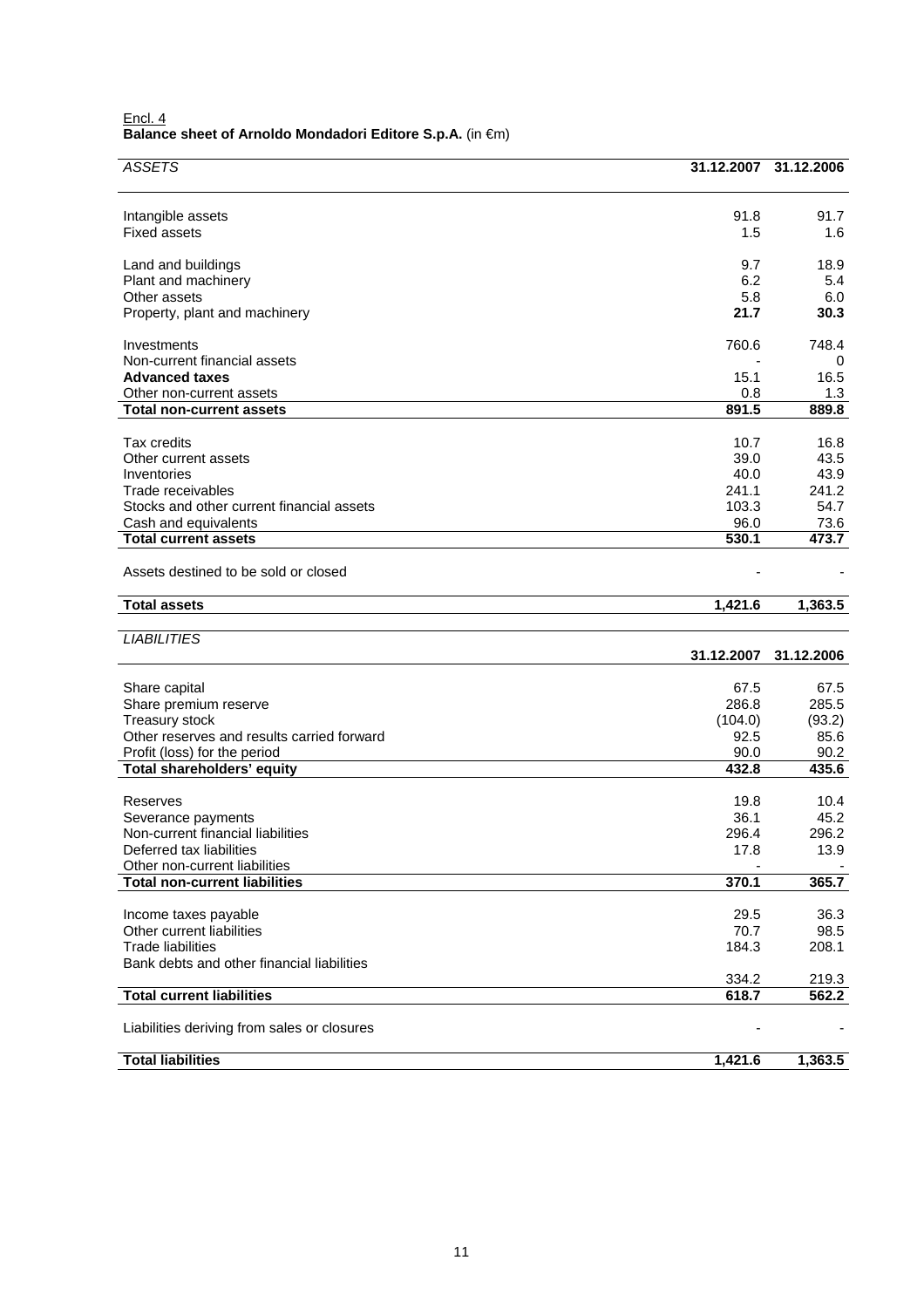|                                                           | 2007   | 2006    |
|-----------------------------------------------------------|--------|---------|
| Income from sales of goods and services                   | 949.3  | 1.021.5 |
| Decrease (increase) in inventories                        |        |         |
|                                                           | 3.5    | (1.7)   |
| Cost of raw, ancillary and consumable materials and goods |        |         |
|                                                           | 184.9  | 232.3   |
| Cost of services                                          | 520.6  | 542.8   |
| Personnel costs                                           | 135.0  | 128.4   |
| Various charges (income)                                  | (13.0) | (8.2)   |
| <b>Gross operating profit</b>                             | 118.3  | 127.9   |
| Depreciation of property, plant and machinery             | 4.5    | 4.8     |
| Depreciation of intangible assets                         | 0.3    | 1.3     |
| <b>Operating profit</b>                                   | 113.5  | 121.8   |
| Financial income (charges)                                | (19.8) | (12.8)  |
| Investment income (charges)                               | 39.2   | 29.2    |
| <b>Profit before taxation</b>                             | 132.9  | 138.2   |
| Income taxes                                              | 42.9   | 48.0    |
| Net profit                                                | 90.0   | 90.2    |